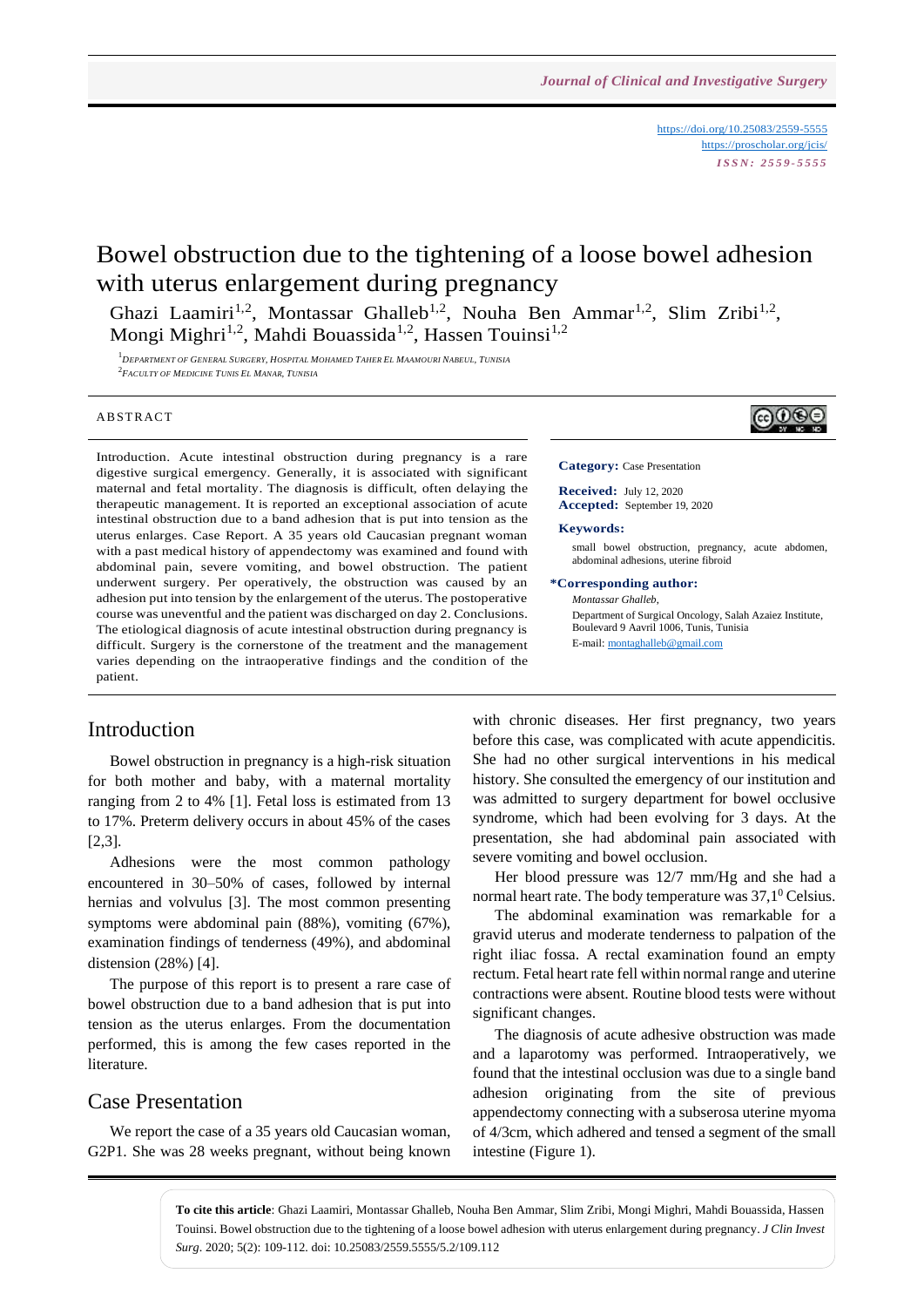This adhesion was put into tension with the enlargement of the uterus, which intensified as the pregnancy progressed. The section of the band resolved the obstruction and no signs of bowel compromise were noted thereafter (Figure 2). The surgery was uneventful, lasted about 100 min with minimal blood loss.



**Figure 1**. Detection and aspect of intraoperative adhesion.

# **Discussions**

 $\overline{a}$ 

Abdominal pain during pregnancy can provide a wide range of differential diagnoses, due to the increased abdomen volume [5]. The causes of abdominal pain can be divided into three different groups: pregnancy-related causes, causes exacerbated by pregnancy, and nonpregnancy-related causes. The latter can be further divided into abdominal and extra abdominal causes [1,3]. Conditions unique to gynecologic pathologies include

The postoperative course was without complications. After the first postoperative day, the patient was mobilized and received a clear liquid diet. The next day, the patient returned to normal bowel function, so he benefited from a regular diet. She was finally discharged home after two days.



**Figure 2**. Intraoperative appearance after adhesion section.

placental abruption, uterine rupture, preeclamptic toxemia, and the HELLP syndrome.

The non-pregnancy-related causes of abdominal pain are the same as those found in the general setting of the acute abdomen, such as acute appendicitis that remains the most common non-obstetric surgical emergency during pregnancy. This condition is followed by cholecystitis, pancreatitis, and bowel obstruction. The main etiologies have been summarized in table one (Table 1) [2].

| <b>Table1.</b> Most frequent causes of abdominal pain during pregnancy. |                              |                         |                                    |
|-------------------------------------------------------------------------|------------------------------|-------------------------|------------------------------------|
| Pregnancy-related causes                                                | Non-pregnancy-related causes | Extra-abdominal causes  | Causes exacerbated by<br>pregnancy |
| Miscarriage                                                             | Appendicitis                 | Cardiac pain            | Endometriosis                      |
| Ectopic pregnancy                                                       | Cholecystitis                | Herpes zoster infection | Gallbladder disease                |
| Molar pregnancy                                                         | Biliary colic                | Non-specific abdominal  | Acute cystitis                     |
| Ovarian cyst (torsion,                                                  | Acute pancreatitis           | pain                    | Acute pyelonephritis               |
| hemorrhage, rupture)                                                    | Peptic ulcer                 |                         | Musculoskeletal pain               |
| Degeneration of uterine fibroids                                        | Urolithiasis                 |                         | Gastroesophageal reflux            |
| Round ligament pain                                                     | Intestinal obstruction       |                         | disease                            |
| Placental abruption                                                     | Inflammatory bowel disease   |                         |                                    |
| Acute fatty liver                                                       | Rupture aneurysm trauma      |                         |                                    |
| Abdominal pregnancy                                                     | Gastroenteritis              |                         |                                    |
| <b>HELLP</b> syndrome                                                   | Porphyria Sickle cell crisis |                         |                                    |
| <b>Uterine Rupture</b>                                                  | Deep vein thrombosis         |                         |                                    |
| Fibroid degeneration                                                    | Somatic Symptom Disease      |                         |                                    |
| Fallopian tube torsion                                                  |                              |                         |                                    |
| Uterine torsion                                                         |                              |                         |                                    |
| Rupture rectus muscle                                                   |                              |                         |                                    |
| Polyhydramnios                                                          |                              |                         |                                    |
| Symphysis diastasis                                                     |                              |                         |                                    |
| Intraperitoneal bleed                                                   |                              |                         |                                    |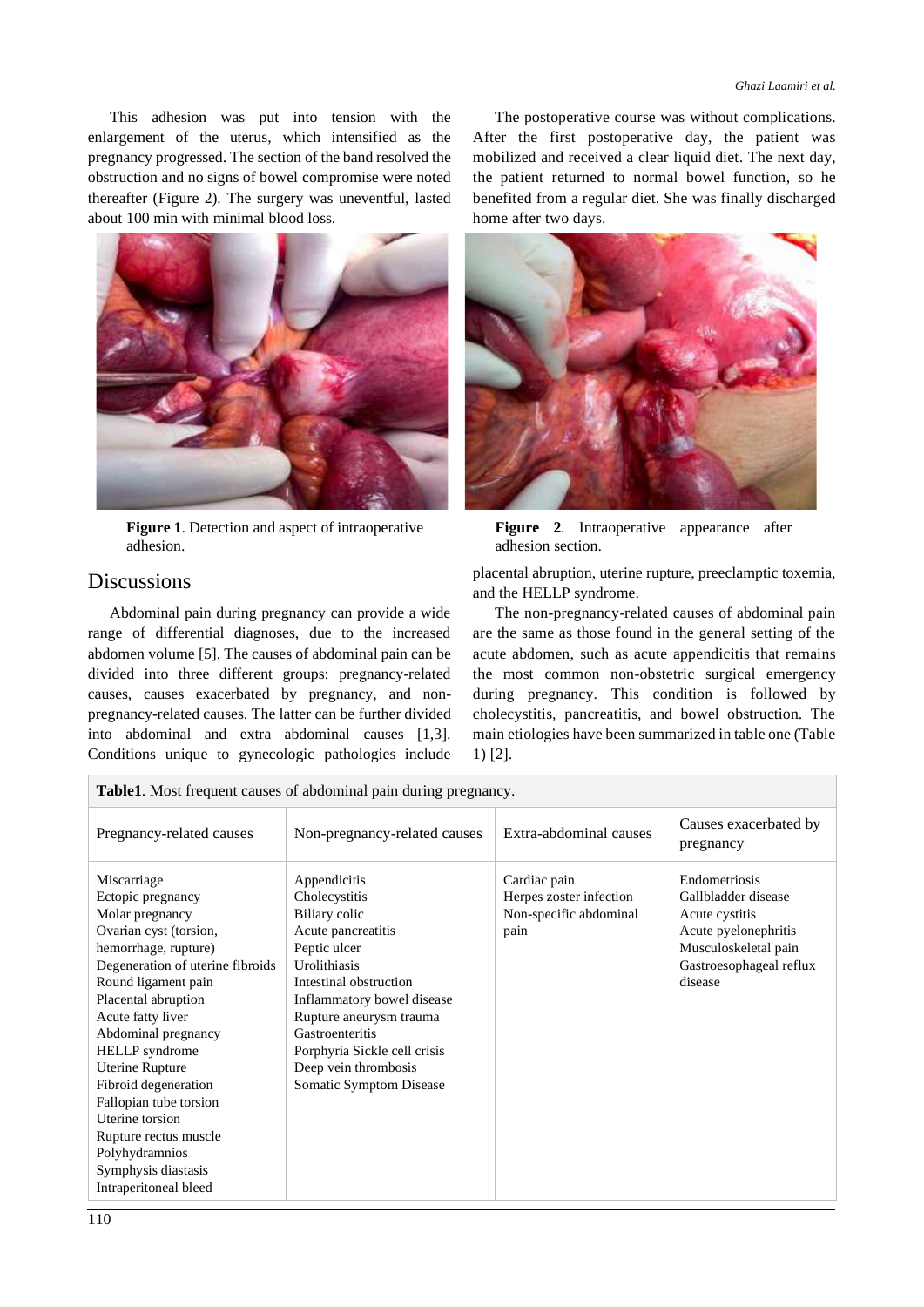Small bowel obstruction is an unusual cause of abdominal pain during pregnancy.

Usually, there are three time periods associated with the increased frequency of developing an intestinal obstruction in pregnancy, that is, 16th–20th week, the 36th week, and immediate post-partum [2].

Symptoms of intestinal obstruction in pregnancy include abdominal pain (98%), nausea and vomiting (82%), and constipation (30%) [1].

The physical examination can vary, but the most reliable findings include abdominal tenderness and abdominal peristalsis in 71% and 55% of the patients, respectively [6].

The clinical diagnosis of bowel obstruction presents a challenge because of non-specific symptoms and a graviduterus limiting the effectiveness of physical-examination and imaging.

The commonest etiologies are adhesions (30%), hernias (25%), and volvulus (24%). The commonest site was the ileum (37%) [7].

Bowel obstruction can induce Maternal complications such as death (4%), bowel perforation (14%), hypovolemic shock (12%), and sepsis (8%). It can also be responsible for perinatal complications including prematurity (45%), low birth weight (11), stillbirths (9%), and neonatal death (4%) [8].

In our case, as the uterine fundus rose out of the pelvis, the band of dense adhesion created in her previous appendectomy, and connected with the uterine fibroid caused complete obstruction by trapping a segment of the small bowl underneath.

Diagnosis typically requires imaging. Plain radiographs are often ordered, they cannot exclude the diagnosis. An ultrasound scan may demonstrate fluid-filled bowel loops. Abdominal CT is highly sensitive and specific in detecting small bowel obstruction that is the diagnostic technique of choice in non-pregnant patients. However, in pregnant patients, CT exposes the fetus to ionizing radiation. MRI is capable of providing large field-of-view images of maternal abnormalities. Furthermore, images obtained with MRI do not expose the fetus to ionizing radiation [9].

Concerning the treatment, non-operative management may be achieved with fluid replacement and decompression via a nasogastric tube and intravenous supplementation with fluids and electrolytes. Surgical management will depend on the severity of condition and gestation [1,3,10].

This can be achieved with or without concurrent delivery although delivery may be required to gain access or where there are concerns over fetal wellbeing.

# **Conclusions**

The diagnosis of intestinal obstruction in pregnancy may be difficult. Symptoms associated with pregnancy (pain, distension, vomiting, and constipation) themselves may be a source of confusion in making a diagnosis. Gestational intestinal obstruction is associated with significant maternal and fetal mortality. Clinical suspicion of the presence of obstruction and aggressive intervention is required to decrease the morbidity and mortality of this rare complication of pregnancy.

# Conflict of interest disclosure

There are no known conflicts of interest in the publication of this article. The manuscript was read and approved by all authors.

# Compliance with ethical standards

Any aspect of the work covered in this manuscript has been conducted with the ethical approval of all relevant bodies and that such approvals are acknowledged within the manuscript. Written informed consent was obtained from the patient for publication of this case report and any accompanying images.

# Acknowledgments

We would like to thank to the paramedical team of the surgery department of the Mohamed Taher el Maamouri.

### References

- 1. Zachariah SK, Fenn M, Jacob K, Arthungal SA, Zachariah SA. Management of acute abdomen in pregnancy: current perspectives. *Int J Womens Health*. 2019;11:119-134. doi:10.2147/IJWH.S151501
- 2. Zachariah SK, Fenn MG. Acute intestinal obstruction complicating pregnancy: diagnosis and surgical management. *BMJ Case Rep*. 2014;2014:bcr2013203235. doi:10.1136/bcr-2013-203235
- 3. Skubic JJ, Salim A. Emergency general surgery in pregnancy. *Trauma Surg Acute Care Open*. 2017;2(1):e000125. doi:10.1136/tsaco-2017-000125
- 4. Robertson R, Wu L. Adhesive small bowel obstruction in pregnancy and the use of oral contrast media: a case report. *J Surg Case Rep*. 2020;2020(3):rjaa018. Published 2020 Mar 6. doi:10.1093/jscr/rjaa018
- 5. Moriyama Y, Imai K, Nakano T, Kotani T, Kikkawa F. Somatic symptom disorder manifested as acute abdominal pain during pregnancy preceding perinatal depression: a case report. *Arch Womens Ment Health*. 2019;22(2):301–4. doi:10.1007/s00737-018-0863-9
- 6. Daimon A, Terai Y, Nagayasu Y, et al. A Case of Intestinal Obstruction in Pregnancy Diagnosed by MRI